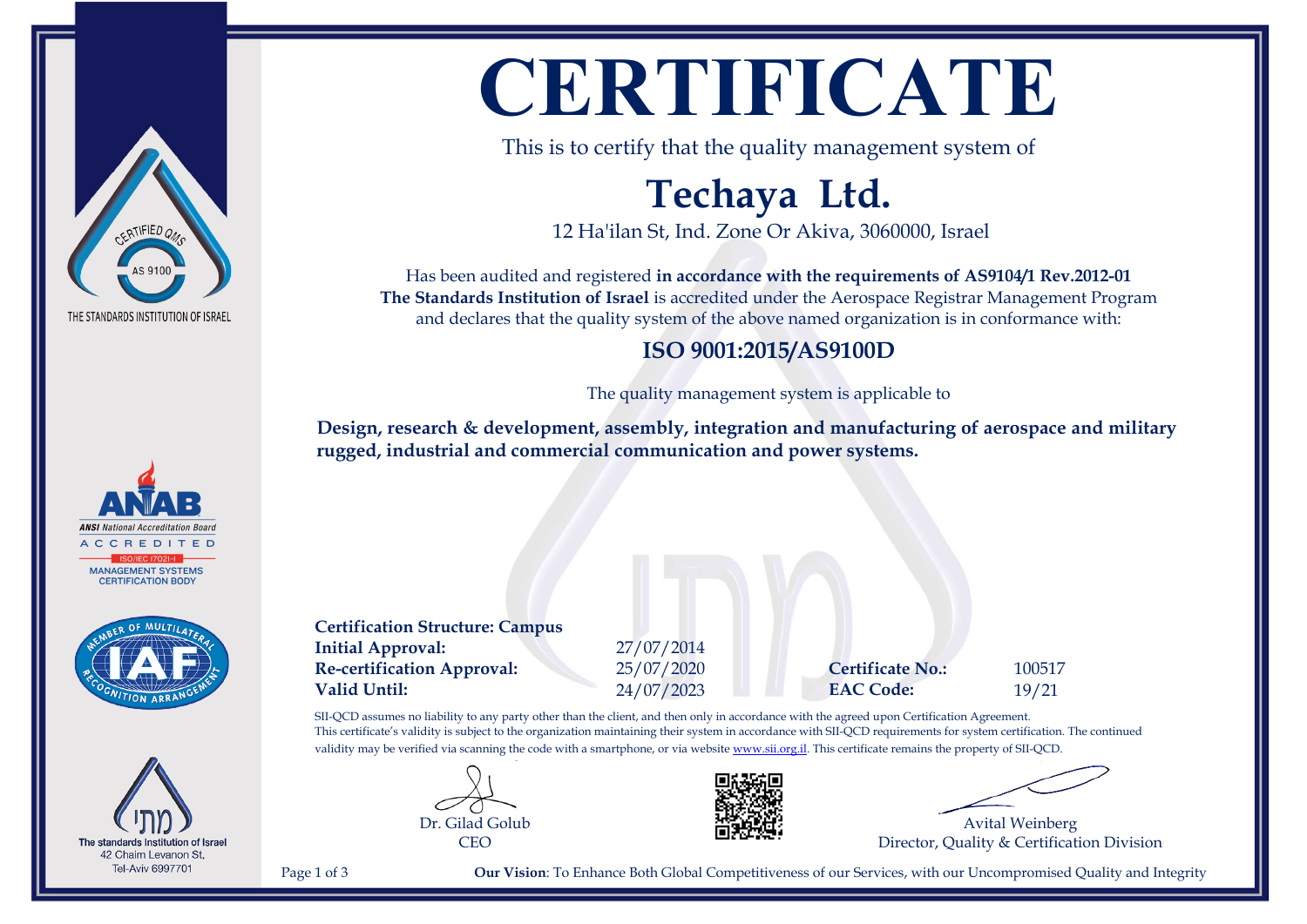





The standards Institution of Israel 42 Chaim Levanon St, **Tel-Aviv 6997701** 

## **Annex to Certificate no. 100517**

This is to certify that the quality management system of

**Techaya Ltd.** 12 Ha'ilan St. Ind Zone Or Akiva, 306000, Israel

Has been audited and registered **in accordance with the requirements of AS9104/1 Rev.2012-01 The Standards Institution of Israel** is accredited under the Aerospace Registrar Management Program and declares that the quality system of the above named organization is in conformance with:

#### **ISO 9001:2015/AS9100D**

The quality management system is applicable to

**Assembly, integration and manufacturing of aerospace and military rugged, industrial and commercial communication and power systems.**

**Initial Approval:** 27/07/2014 **Re-certification Approval:** 25/07/2020 **Certificate No.:** 100517 **Valid Until:** 24/07/2023 **EAC Code:** 19/21

SII-QCD assumes no liability to any party other than the client, and then only in accordance with the agreed upon Certification Agreement. This certificate's validity is subject to the organization maintaining their system in accordance with SII-QCD requirements for system certification. The continued validity may be verified via scanning the code with a smartphone, or via website [www.sii.org.il.](http://www.sii.org.il) This certificate remains the property of SII-QCD.





Avital Weinberg Director, Quality & Certification Division

Page 2 of 3 **Our Vision**: To Enhance Both Global Competitiveness of our Services, with our Uncompromised Quality and Integrity